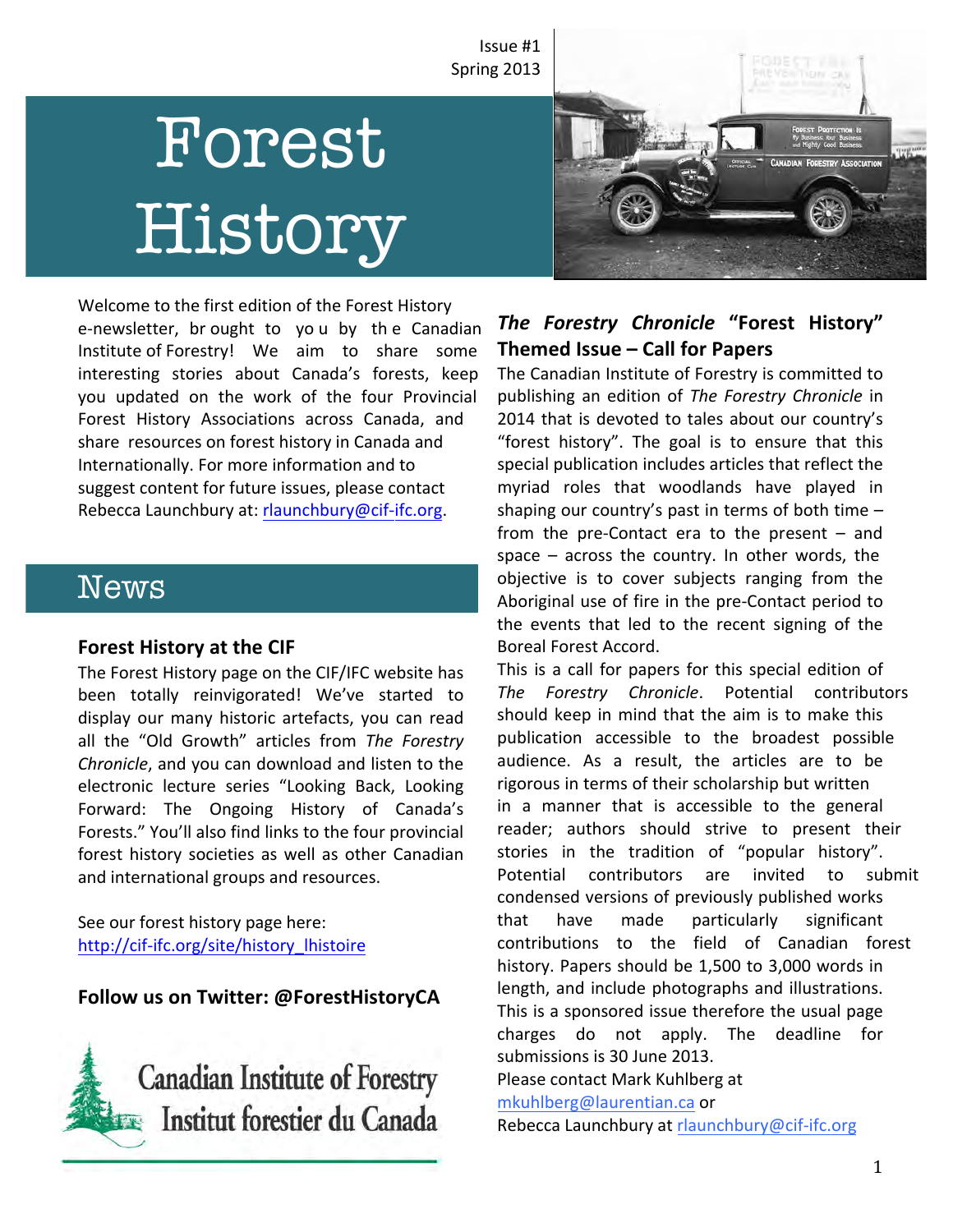# **Town of Whitecourt and Woodlands County named Forest Capital of Canada**

The Town of Whitecourt and Woodlands County in Alberta has been awarded the designation of the 2013 Forest Capital of Canada, by the Canadian Institute of Forestry and Canadian Forestry Association. The tradition of naming a Forest Capital of Canada began in the 1970s as a special designation to celebrate and honour a community or region for its connectivity to the forest. This year's winner was selected to celebrate its rich forest history and its population's continued dedication to sustainable forest management. Read the full media release:

http://cif-[ifc.org/uploads/Website\\_Assets/](http://cif-ifc.org/uploads/Website_Assets/CFA_CIF_FCC_NEWS_RELEASE_2013_2.pdf) CFA\_CIF\_FCC\_NE WS\_RELEASE\_2013\_2.pdf

# **The Canadian Forest History Preservation Project**

The Canadian Forest History Preservation Project is a collaborative effort between the Network in Canadian History and Environment, The Canadian Forest Service, and The Forest History Society. The goal of the project is to help facilitate donations of "at risk" forest history primary sources into official Canadian archives. These primary sources include significant text documents, maps, photographs, films, artwork, or sound and video recordings, and may relate to a wide range of topics such as aboriginal land use, forestry, the forest industry, environmentalism, recreation, hunting, tree planting, or ecology. The project also aims to identify appropriate repositories in which to archive these records. An electronic survey was recently sent out to help determine where current forest history archives are housed and their capacity to incorporate new collections. 208 archives participated; 169 of those self-identified as holding relevant forest history collections, were enthusiastic about donations of new material and wished to be kept informed of future progress. For more information, read this article by David Brownstein on the NiCHE blog:

<http://niche-canada.org/node/10535>

## **Ontario Heritage Tree Workshop**



Participants learn about Ontario heritage trees during a *workshop at the University of Toronto*

On November  $9<sup>th</sup>$  2012, the Ontario Urban Forest Council and Trees Ontario hosted a workshop on how to celebrate and protect heritage trees in Ontario. Heritage trees are notable due to their age, form, beauty, or other distinctive features and may be associated with a historic person, place, or event. Designation as a heritage tree is a way to recognize and celebrate these unique trees, but they can also be legally protected, for example under municipal bylaws or the Ontario Heritage Act. The workshop was a great success, with over 50 participants who are now armed with the knowledge of how to celebrate, value, and protect heritage trees in Ontario.

For more information on heritage trees go to: [http://www.oufc.org/o](http://www.oufc.org/ontario-tree-heritage-alliance/) ntario-tree-heritagealliance/ 





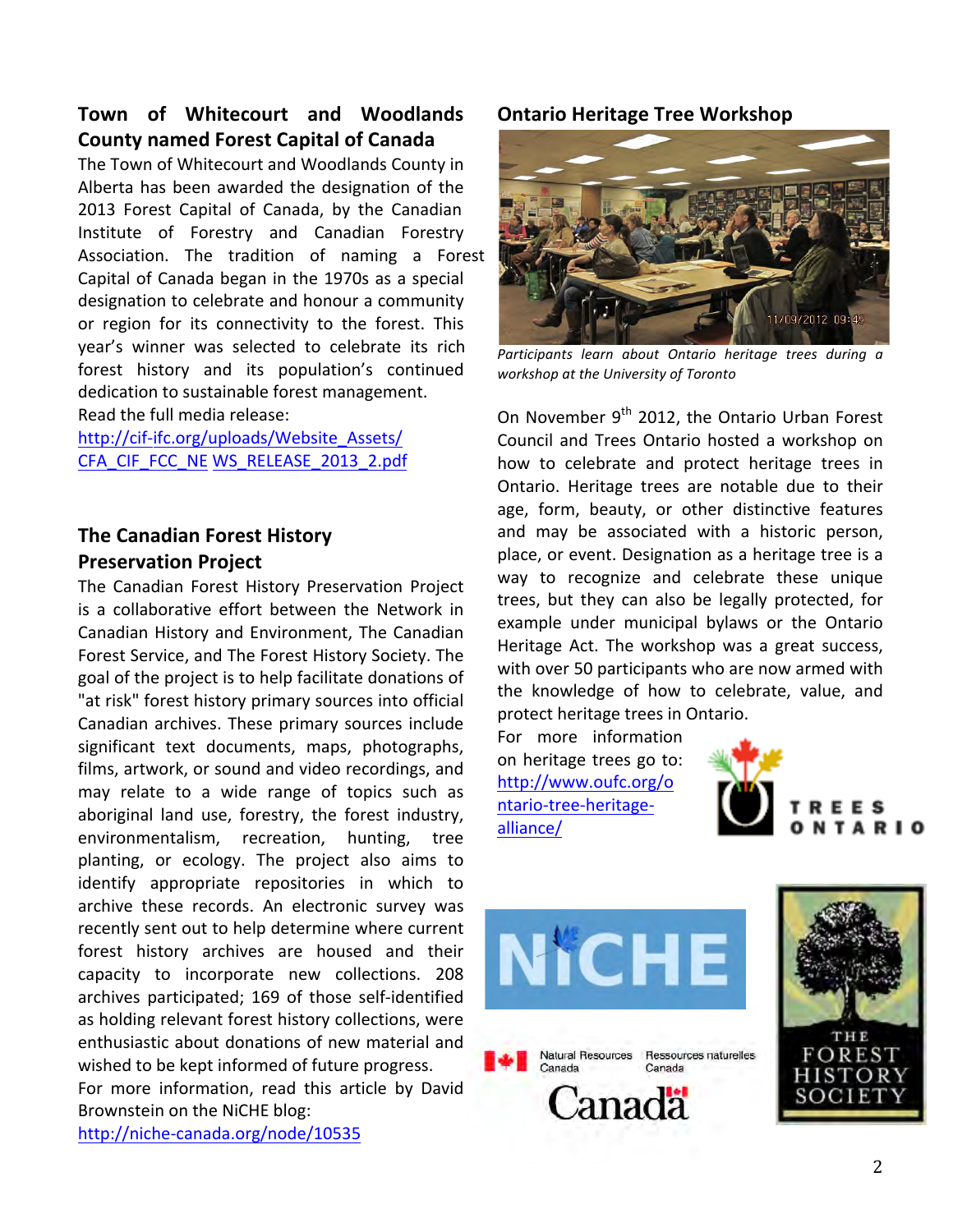## **NiCHE Call for Project Results**

The Network in Canadian History and Environment (NiCHE) has announced it support for several projects this year, including:

#### **Six Moments in the History of an Urban Forest: The Travelling Exhibit.**

This project will adapt the museum exhibit, "Six Moments in the History of an Urban Forest," currently on display at the Bytown Museum in Ottawa, for a travelling exhibit. It will be shown at two urban forestry conferences and at other venues.

#### **"Teaching EH" Unit on** *Environmental History*  **October 2007 Special Issue on Canada.**

This project will create a teaching kit to highlight the growth and innovation in the field of Canadian environmental history. It aims to increase engagement with Canadarelated content in *Environmental History* and provide an easily accessed resource for teachers around the globe to incorporate Canada's environmental history into their courses.

#### **Of Birds and Timber: Uncovering Trans Atlantic Connections at Musquash, New Brunswick.**

This project aims to establish new connections between the United Kingdom and Canada, fostering collaborations with geographers, historians, and museum curators from both sides of the Atlantic. It

will focus on the environmental history of the Musquash Estuary, in New Brunswick, to reveal the colonial legacies of British entrepreneurs from 1840-1870.

Congratulations to the grant winners! Read more at: http://niche-canada.org/node/10545

# Articles

# **National Forest Fire Prevention Poster Contest**

By Emily Gray, Canadian Institute of Forestry



A Publication of the Canadian Institute of Forestry/Une publication de l'Institut forestier du Canada

Gracing the cover of the 2013 January/February issue of the Chronicle was a unique display of artwork from talented young Canadians from the 1960s and 70s. The artwork was a selection of posters designed by grade 7-9 students as part of a National Forest Fire Prevention Poster contest. The contest was initiated in 1960 by the Canadian Forestry Association (CFA) as a creative campaign to bring awareness to forest fire prevention. The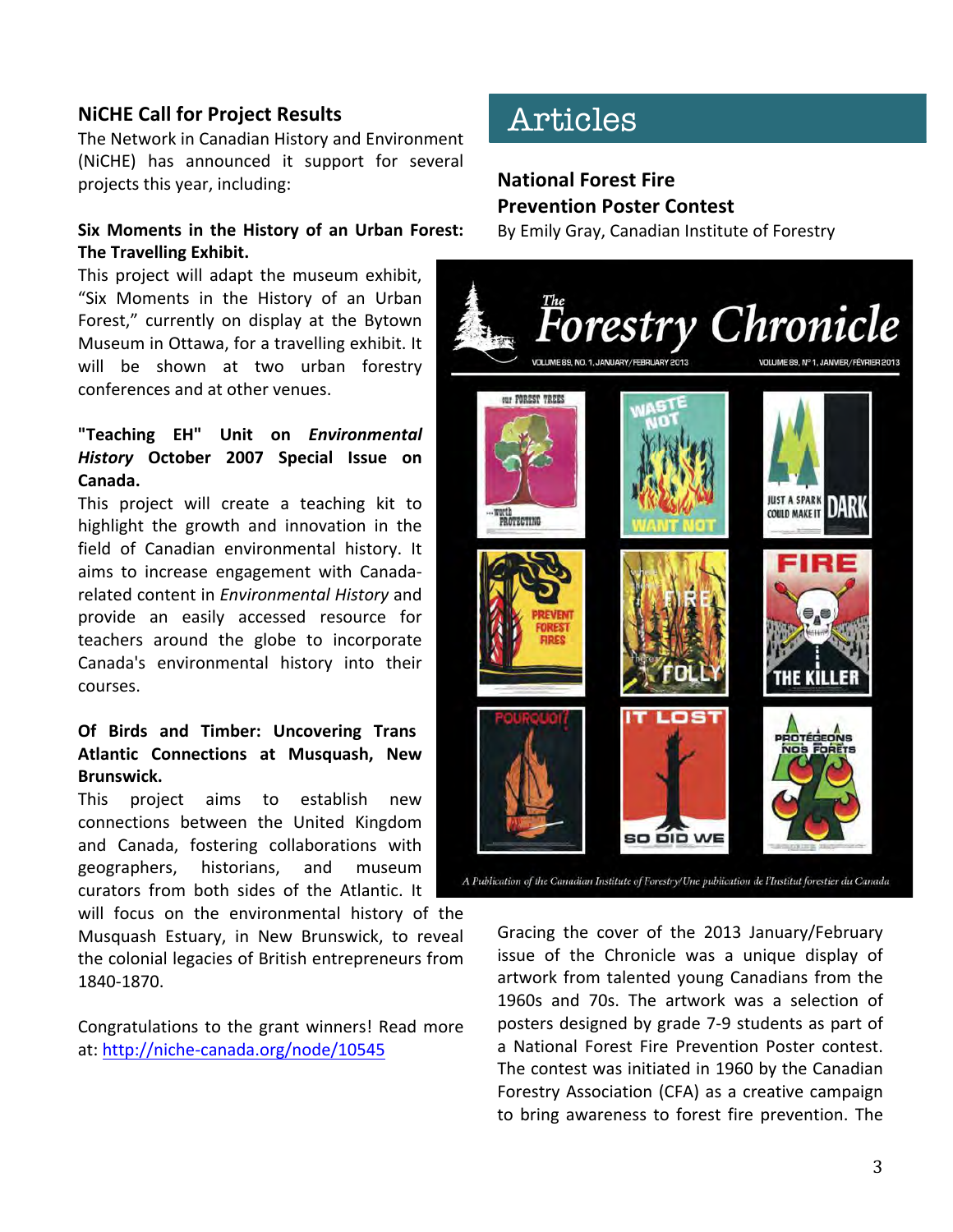contest was widely embraced, inspiring more than a million students to participate throughout the years. Each of the provincial associations of the CFA was tasked with judging the best submission for the year's theme and the provincial winner's artwork was presented for the national contest. The top three winners were awarded cash prizes and their posters were printed and distributed to post offices across Canada and to the association's provincial offices for educational use. To honour the first place winner, the student and a chaperone were flown, expenses paid, to Ottawa for a special ceremony of recognition and a tour of the region.

Interestingly, while researching the poster contest, I stumbled upon a report from the Food and Agriculture Organization (FAO) of the United Nations regarding a session held in 1967 by the North American Forest Commission (NAFC) that referred to the contest. The report indicated that the NAFC was recommending a campaign "should be started to extend the use of standardized forest fire prevention signs throughout North America". Canada, the United States, and Mexico were all looking at the use of such poster contests and possibly a film festival to bring the language of the forest industry to the mainstream. Perhaps the campaign's legacy remains as there are many fire safety poster contests still held annually in the United States and Canada, including the National Fire Poster Contest held by Aboriginal Affairs and Northern Development Canada.

#### **Old Growth**

Be sure to read the following Old Growth articles from recent issues of The Forestry Chronicle:

#### **Where Did All the Loggers Go?**



By Peter J. Murphy, Forest History Association of Alberta 

This article is about the Austin Nicholson Lumber Co. who logged for railway ties in Jasper National Park during the early 1920s. Surprisingly few records remain of the company or its employees.

Read the full article at:

[http://cif-ifc.org/uploads/Website\\_Assets/](http://cif-ifc.org/uploads/Website_Assets/Where_did_all_the_loggers_go_January:February_2013.pdf) Where did all the loggers go January:February\_2013.pdf

# THE GREAT FIRE OF 1922

On October 4, 1922, scattered bush fires which had been burning for some days north of Haileybury were united by strong winds into a holocaust which spread over most of 18 townships and took an estimated 43 lives. Burning out of control between the Englehart and Cobalt areas, it destroyed the communities of North Cobalt, Charlton, Thornloe and Heaslip, while Englehart and New Liskeard were partly consumed. The thriving town of Haileybury was razed except for a few buildings on the shore of Lake Timiskaming. On the night of October 5 the wind dropped and snow and rain helped extinguish the fire. A massive emergency relief programme helped to restore the economy of the area.

#### **The Great Fire of 1922**

**(The Haileybury Fire)** by Rob Galloway, RPF Director, Forest History Society of Ontario

An article about the devastating Haileybury fire of 1922, one of Canada's worst natural disasters which killed 43 people and caused \$8 million damage.

Read the full article at: http://cif-ifc.org/uploads/Website\_Assets/ The Great Fire of 1922 Nov:Dec 2012.pdf

Erected by the Archaeological and Historic Sites Board, Archives of Ontario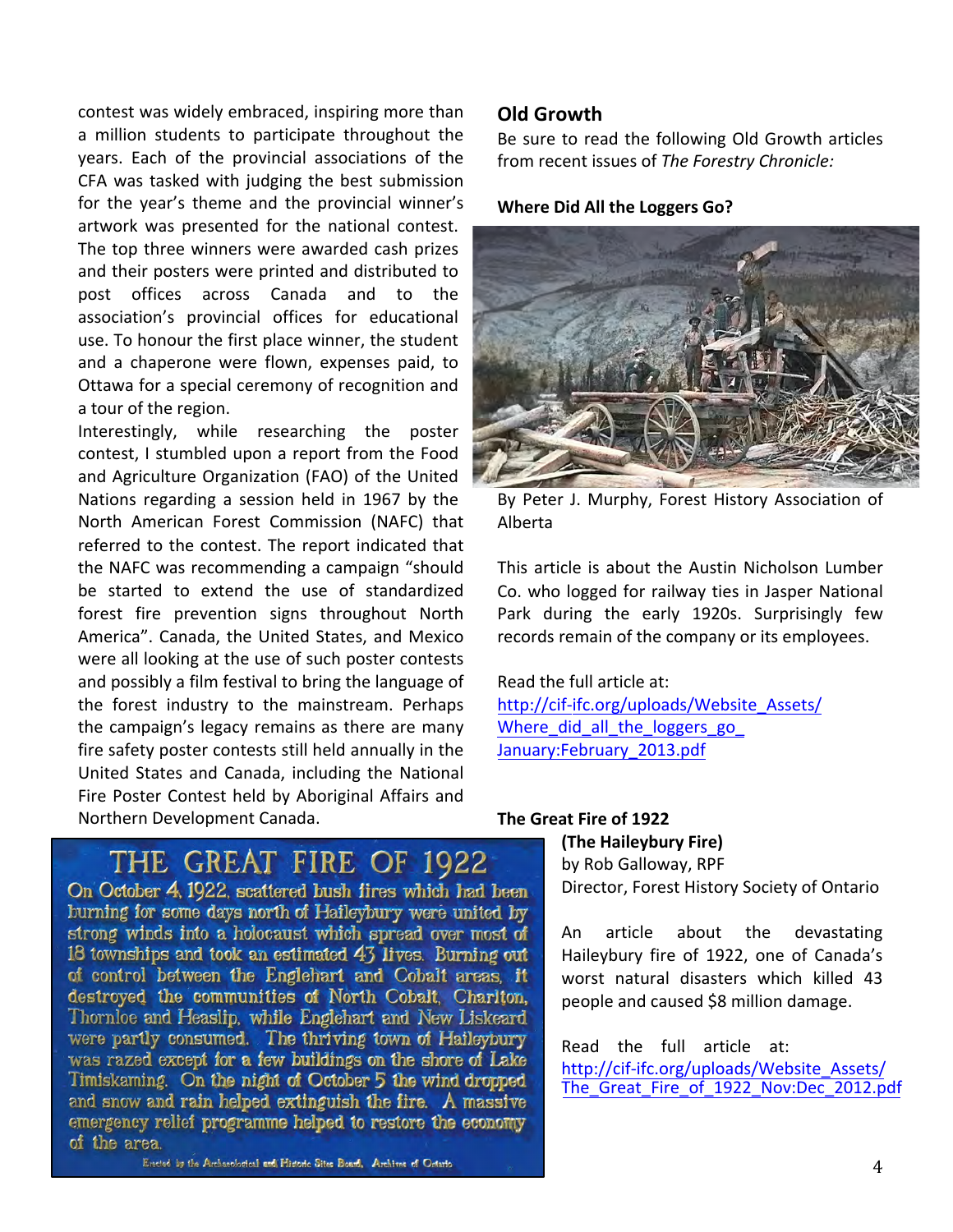#### **History of the McRae Lumber Company**

By Rebecca Launchbury Canadian Institute of Forestry



Jamie McRae gave a fascinating presentation about the history of the McRae Lumber Company at the Forest History Society of Ontario's annual meeting on February  $7<sup>th</sup>$  2013. The McRae family relocated to Whitney, Ontario, in 1922 and opened up a hardwood mill. At the time, white pine was disappearing from the landscape after years of highgrading, and hardwood lumber markets were starting to open up. During the '20s and '30s, logging was done only in the winter and the company employed up to 300 loggers, who spent up to 6 months of the year living in very rustic logging camps. There were no showers and laundry was done by boiling clothes in a cast iron kettle over a fire outside. These were the days before mechanization, when logs were felled with axes, bucked, skidded on sleds by horses and towed to the mill by alligators\*. Much of the equipment men had was to keep them alive during the cold winter months, rather than used for logging itself. Other interesting equipment at the time included tanker sleds, which were used to release water onto roads, making the surface smoother for easier sledding. Alternately, hot sand was poured on the roads to slow the sleds, in order to prevent them from sliding downhill and killing the horses that pulled them.

Mechanization in the '40s and '50s gradually transformed these practices. Tractors and trucks were introduced to transport logs; early tractors

# **Events**

# **Forest History Association of Alberta 9th Annual General Meeting**

Thursday, March  $21<sup>st</sup>$  2013 from 7pm to 10pm. **Coast Edmonton Plaza**  $10155 - 105$  Street Edmonton, Alberta 

# **American Society for Environmental History Annual Conference**

"Confluences, ossings, and Power" April 3<sup>rd th</sup> 013 in Toronto, Ontario For information, go to: [http://aseh.net/conference-workshops/](http://aseh.net/conference-workshops/toronto-conference-2013) toronto-conference-2013

#### **Ontario Professional Foresters Association Annual Conference**

"Forest values and valued forest" **Featuring a forest history tour of Ottawa!** April  $10^{th}$  to  $12^{th}$  2013 For information and to register, go to: http://www.opfa.ca/new/agm-current.php? [PHPSESSID=7ac1cdd24e000998bcb2bd7648ee65fc](http://www.opfa.ca/new/agm-current.php?PHPSESSID=7ac1cdd24e000998bcb2bd7648ee65fc)

## **Forest History Society Breakfast Meeting**

During the ASEH conference April  $5^{th}$  2013 at 7:15am Royal York Hotel, Toronto, Ontario. Cost: \$22 To register contact Andrea at 919-682 9319 r recluce2@duke.edu.

could pull 4 times the weight that horses could manage. Instead of burning sawdust to power the mill, diesel engines were introduced, and a power jammer replaced the earlier jammer and gin pole, equipment powered by horses used to pile logs.

Moving forward into the '60s, the timber jack skidder finally replaced horse skidding and